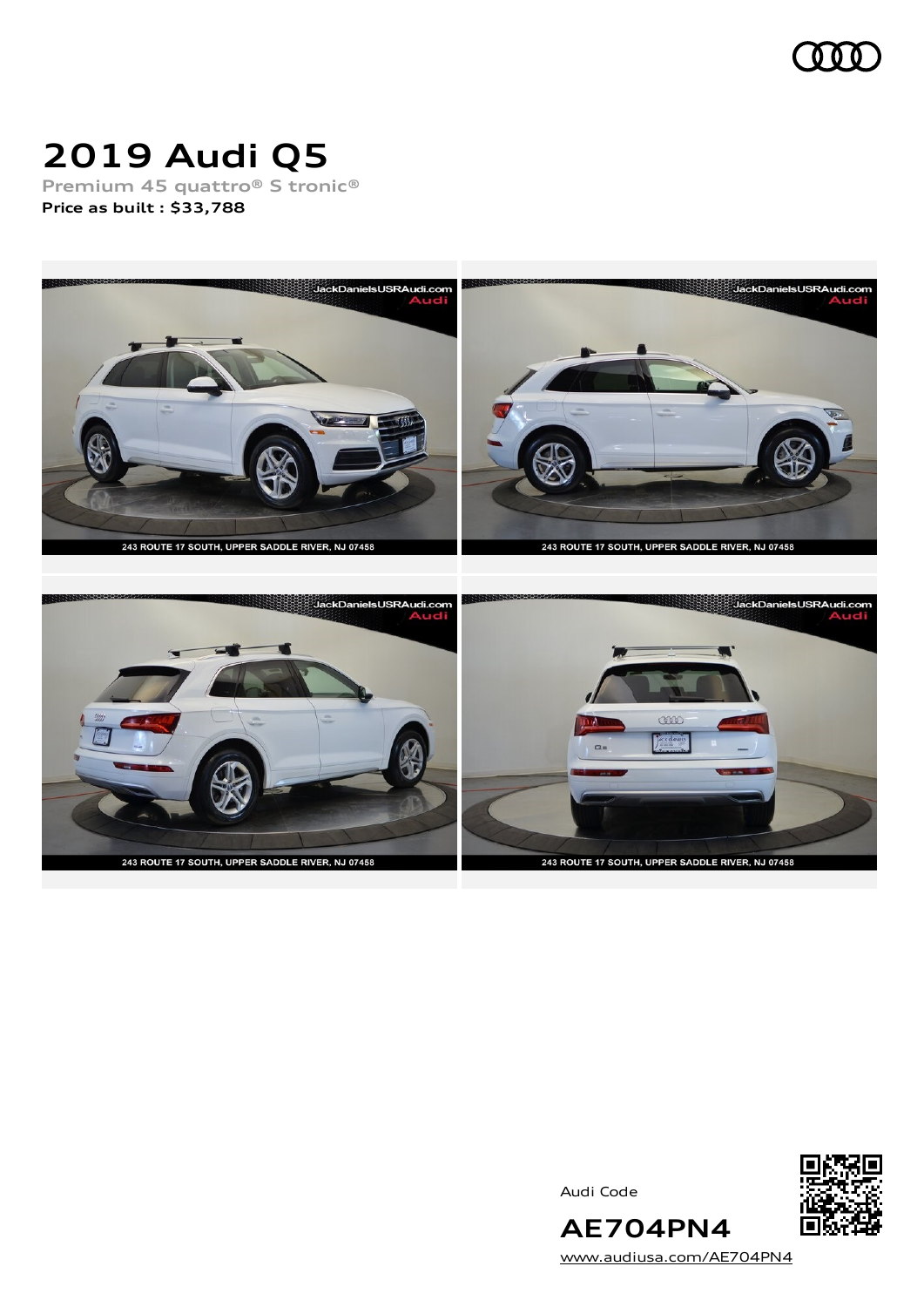**Audi 2019 Audi Q5** Premium 45 quattro® S tronic®

**Price as buil[t](#page-10-0)** \$33,788

#### **Exterior colour**

Ibis White

### **Interior colour**

| Seats     | Black |
|-----------|-------|
| Dashboard | Black |
| Carpet    | Black |
| Headliner | Gray  |



**Further Information**

| Type of vehicle | Used car     |  |
|-----------------|--------------|--|
| Mileage         | 45,580 miles |  |
|                 |              |  |
| Warranty        | No           |  |
|                 |              |  |
|                 |              |  |
| Audi Code       |              |  |

AE704PN4

**Your configuration on www.audiusa.com** [www.audiusa.com/AE704PN4](https://www.audiusa.com/AE704PN4)

**Commission number** f1dd8be40a0e09a82f04

## **Technical Specifications**

| Engine type                  | 2.0-liter four-cylinder                       |
|------------------------------|-----------------------------------------------|
| stroke                       | Displacement/Bore and 1,984/82.5 x 92.8 cc/mm |
| Torque                       | 273 @ 1,600 - 4,500 lb-ft@rpm                 |
| Top track speed              | 130 mph mph $1$                               |
| Acceleration (0 - 60<br>mph) | 5.9 seconds seconds                           |
| Recommended fuel             | Premium                                       |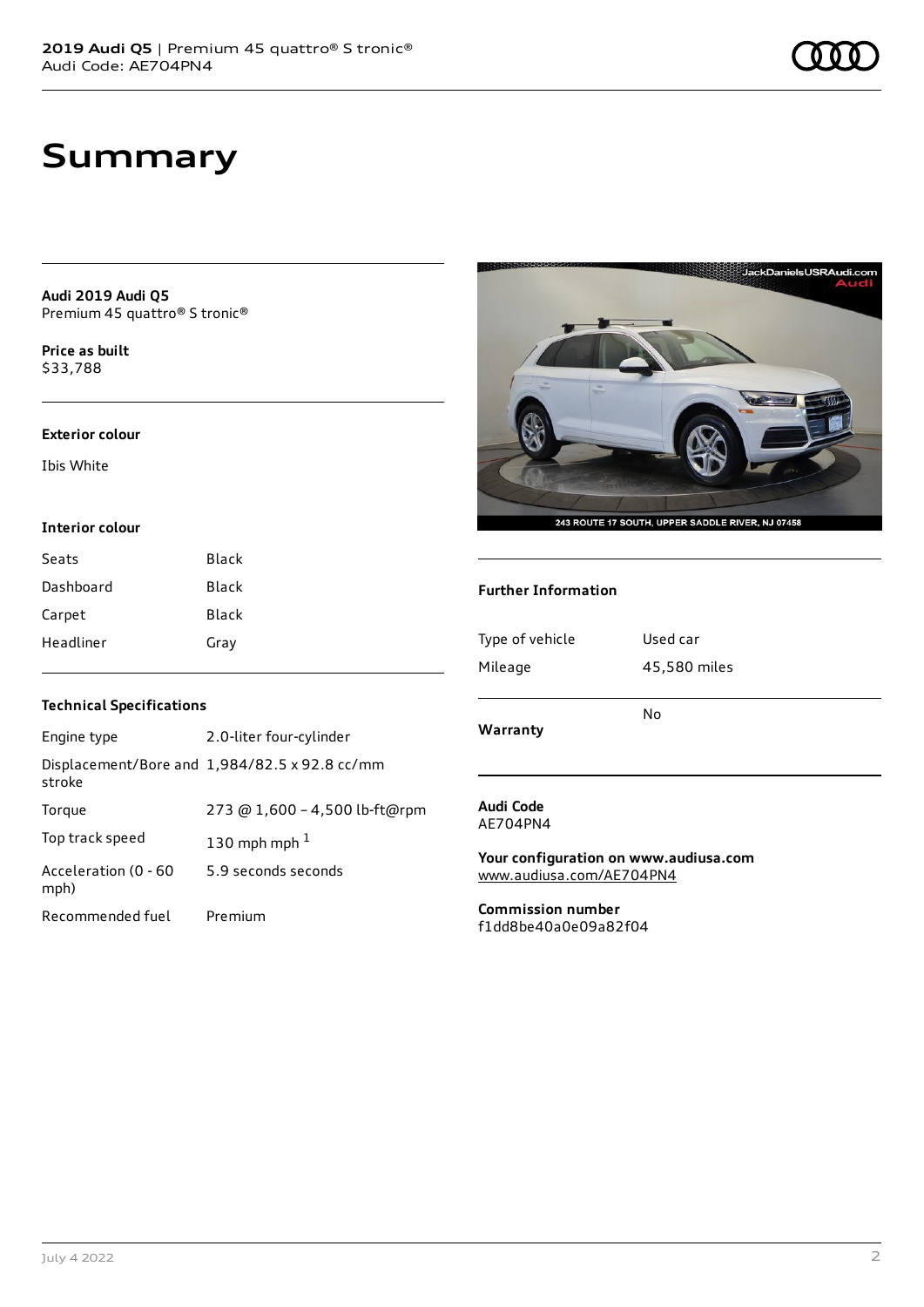# **Equipment**

Ibis White

Audi advanced key-keyless start, stop and entry

Power-adjustable, auto-dimming, power-folding, heated exterior side mirrors with memory

Convenience package

Panoramic sunroof

Audi pre sense® rear

Audi side assist

SiriusXM® Satellite Radio

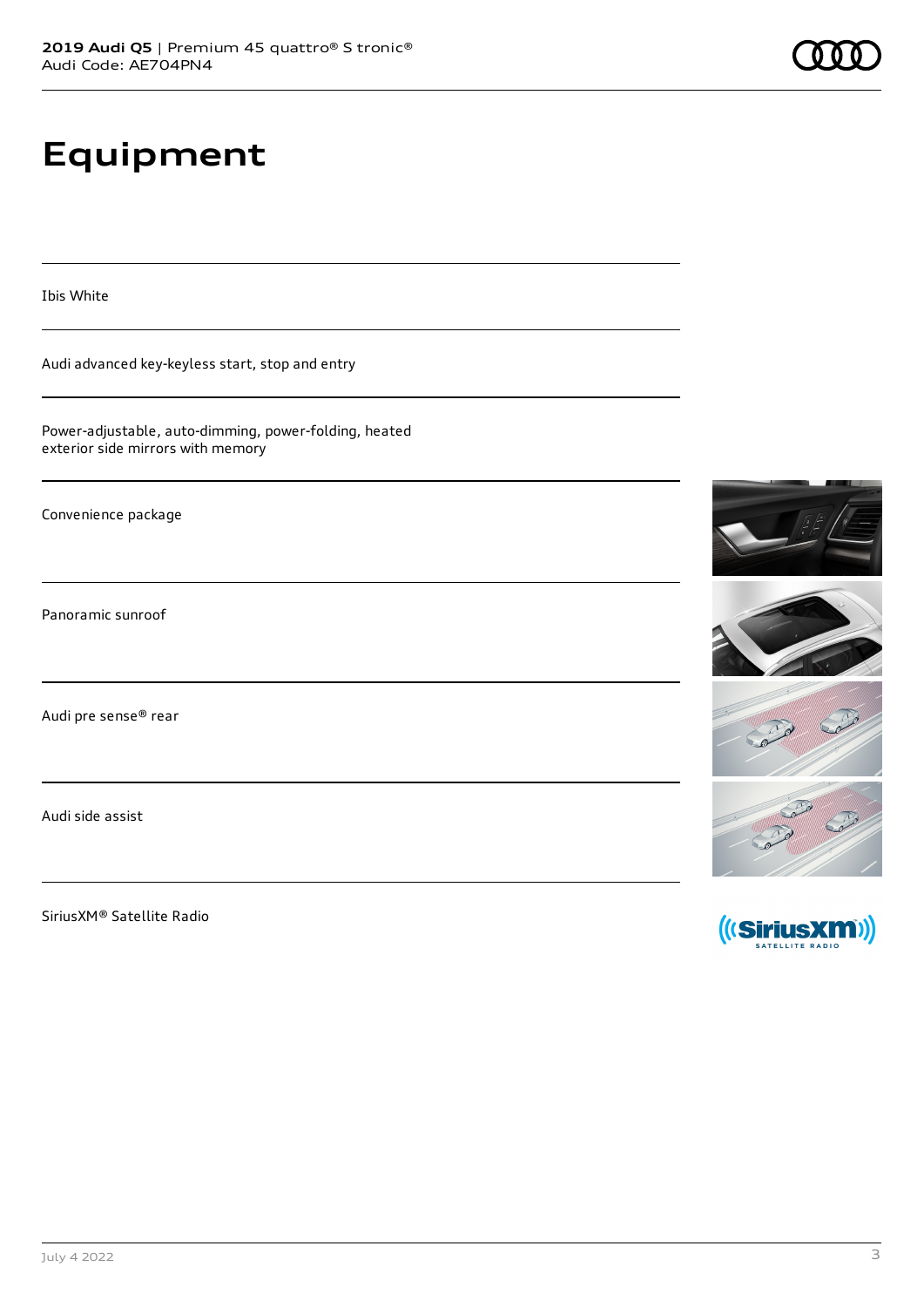| 4UB | Driver and front passenger airbags                               |
|-----|------------------------------------------------------------------|
| UH1 | Electromechanical parking brake                                  |
| 8T2 | Cruise control with coast, resume and<br>accelerate features     |
| VC2 | Garage door opener (HomeLink®)                                   |
| 4H5 | Electronic child locks                                           |
| OZ7 | Electromechanical power steering                                 |
| 7K6 | Tire-pressure monitoring system                                  |
| 4X3 | Front thorax side airbags and Sideguard®<br>head curtain airbags |
| 3B7 | Lower Anchors and Tethers for Children<br>(LATCH) in rear seats  |
|     |                                                                  |

### **Exterior**

| 1D8             | Provision for towing bracket                             |
|-----------------|----------------------------------------------------------|
| 1S1             | Car jack                                                 |
| 1 B A           | Dynamic suspension system                                |
| 3S1             | Aluminum roof rails                                      |
| 5]1             | Adaptive rear spoiler                                    |
| 8IH             | Xenon plus headlights with LED daytime<br>running lights |
| HX <sub>2</sub> | 18" 235/60 all-season tires                              |
| 8SP             | LED taillights with dynamic turn signals                 |
| VW1             | Rear privacy glass                                       |
| 4ZB             | Aluminum trim around exterior windows                    |
| 40R             | 18" 5-double-spoke-dynamic design wheels                 |

| <b>Interior</b> |                                                                                     |
|-----------------|-------------------------------------------------------------------------------------|
| QE1             | Storage package                                                                     |
| 4M3             | Four beverage holders                                                               |
| 7M <sub>0</sub> | Plastic door sill inlays                                                            |
| 6N)             | Cloth headliner                                                                     |
| 9AQ             | Three-zone automatic climate control                                                |
| 4L7             | Auto-dimming interior rear view mirror with<br>digital compass                      |
| 001             | LED interior lighting package                                                       |
| 1 XW            | Three-spoke multifunction steering wheel                                            |
| 7F <sub>9</sub> | Leather-wrapped gear selector                                                       |
| 4E7             | Power tailgate                                                                      |
| 5XF             | Driver and front-passenger extendable sun<br>visors with illuminated vanity mirrors |
| 3NS             | Sliding, split folding 40/20/40 rear<br>seatbacks with adjustable recline           |
| 7HA             | Without extended leather package                                                    |
| N1F             | Leather seating surfaces                                                            |
| 4A3             | Heated front seats                                                                  |
|                 |                                                                                     |

5MG Dark Brown Walnut Wood inlays

| 6K9             | Audi pre sense® basic and Audi pre sense®<br>city                                                                                             |
|-----------------|-----------------------------------------------------------------------------------------------------------------------------------------------|
| 2H1             | Audi drive select                                                                                                                             |
| IW <sub>3</sub> | Audi connect CARE assistance and security<br>services                                                                                         |
| UI2             | Audi smartphone interface including Apple<br>CarPlay <sup>™</sup> and Google <sup>™</sup> Android Auto <sup>™</sup> for<br>compatible devices |

## **(1/2)**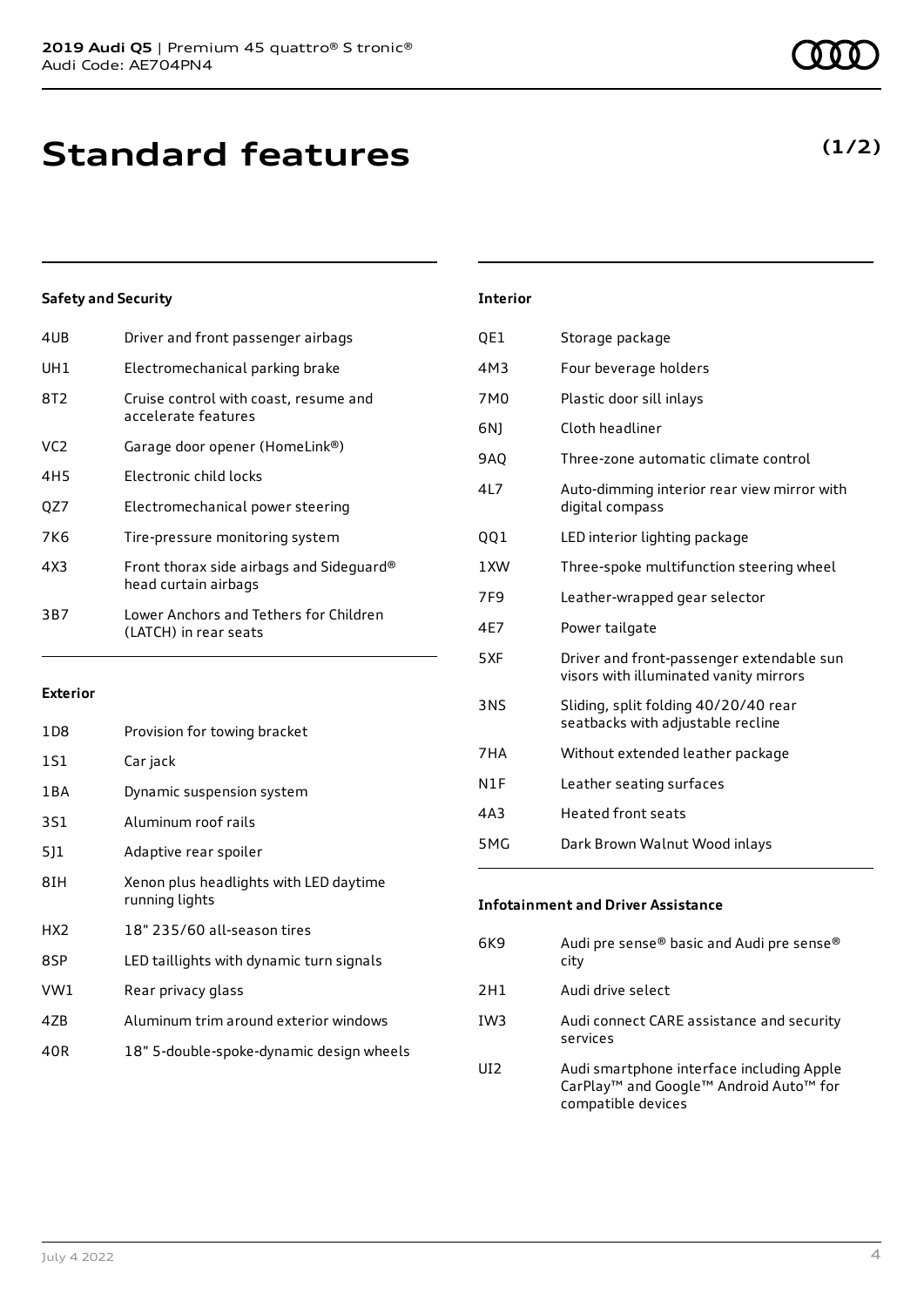# **Standard features**

## **Infotainment and Driver Assistance**

| KA2 | Rear view camera                                                                 |
|-----|----------------------------------------------------------------------------------|
| 9VD | Audi sound system                                                                |
| 9S7 | Color driver information system                                                  |
| 7UH | Connectivity package                                                             |
| I8S | MMI® radio                                                                       |
| 9ZX | BLUETOOTH <sup>®</sup> wireless technology<br>preparation for compatible devices |

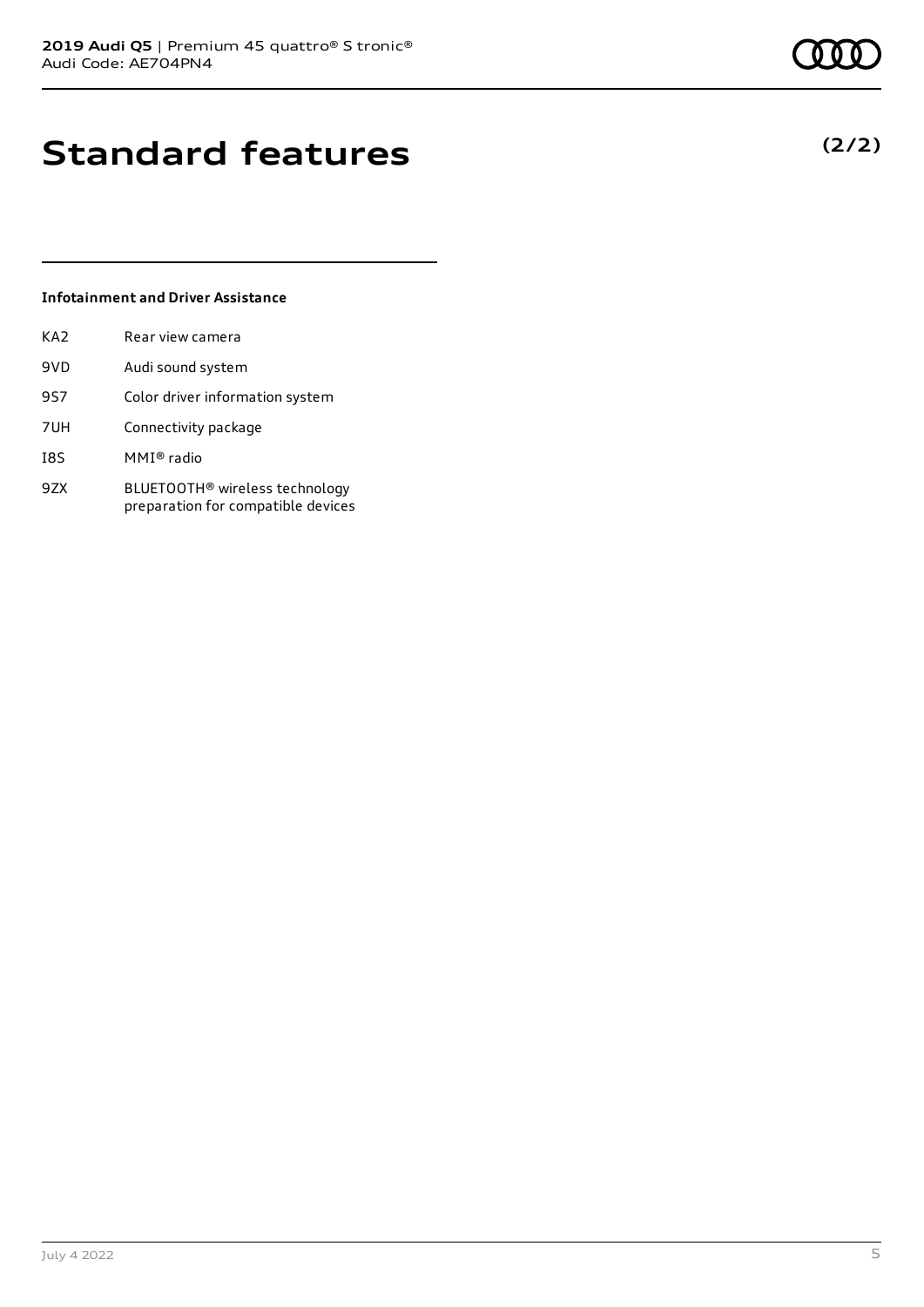# **Dealer remarks**

2019 Audi Q5 Ibis White 2.0T Premium Black Leather, 10 Speakers, ABS brakes, Alloy wheels, All-Weather Floor Mats, AM/FM radio, Audi Advanced Key, Audi Beam-Rings, Audi Guard Protection Kit, Audi Pre Sense Rear, Audi Side Assist, Audi smartphone interface (Apple CarPlay/Android Auto), Auto-Dimming Power Folding Mirrors, Cargo Mat, Compass, Convenience Package, Driver Seat Memory, Electronic Stability Control, Exterior Parking Camera Rear, Front dual zone A/C, Heated 8-Way Power Front Bucket Seats, Heated door mirrors, Heated front seats, High intensity discharge headlights: Xenon plus, Illuminated entry, Leather steering wheel, Low tire pressure warning, Panoramic Sunroof, Power Liftgate, Radio data system, Radio: Audi Sound System w/7" Display, Rear fog lights, Remote keyless entry, SiriusXM All Access Service, Traction control, Wheels: 18" 5-Double-Spoke Dynamic Design. CARFAX One-Owner. quattro quattro 7-Speed Automatic S tronic 2.0L TFSI

Here at Jack Daniels Audi Upper Saddle River We strive for excellence in every Pre-owned vehicle All vehicles receive a 300 point inspection with a full detail! 22/27 City/Highway MPG

Awards:

\* 2019 KBB.com Best Buy Awards \* 2019 KBB.com 10 Best Luxury SUVs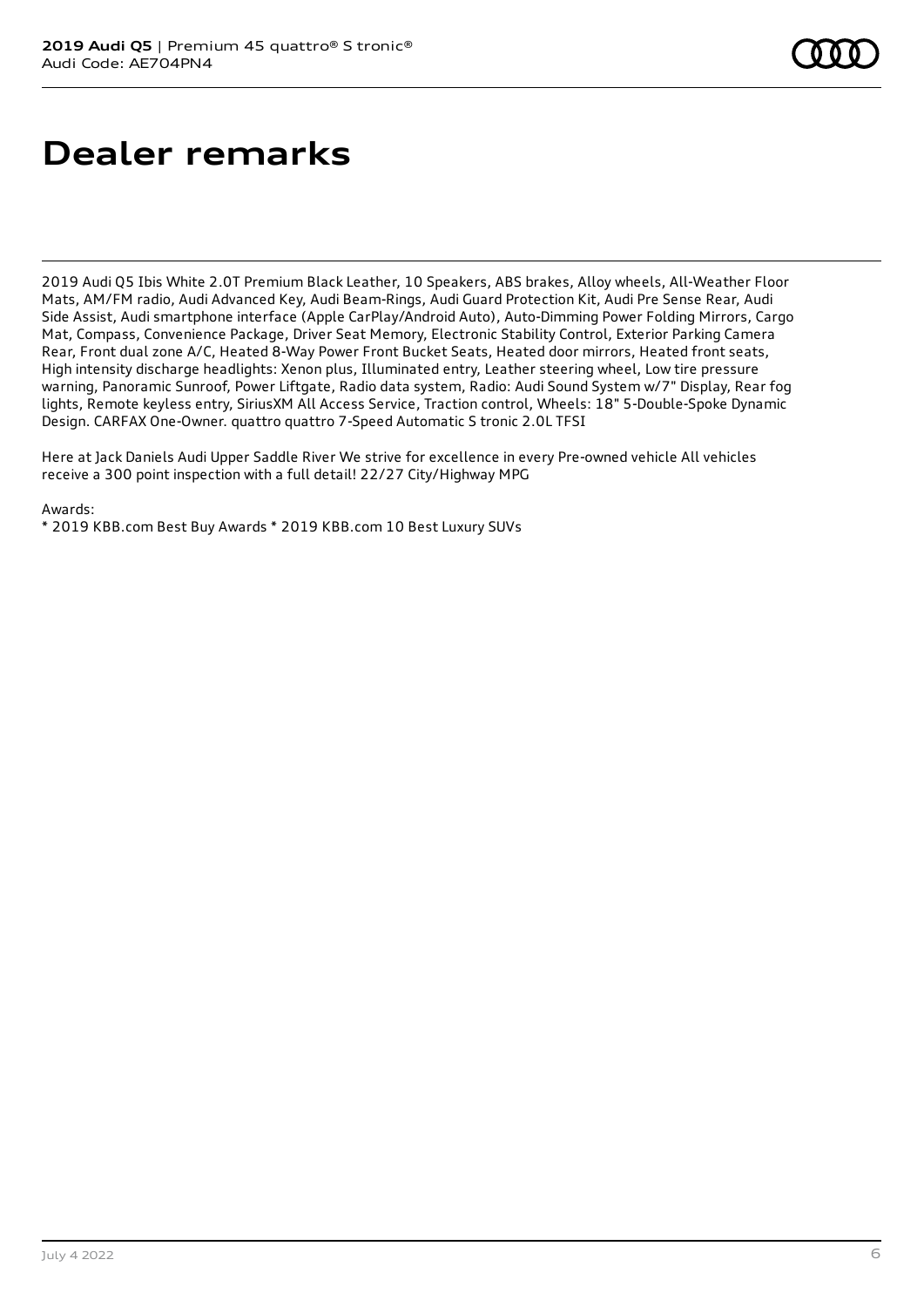# **Technical Specifications**

### **Engineering | Performance**

| Engine type                                 | 2.0-liter four-cylinder                       |
|---------------------------------------------|-----------------------------------------------|
| Power Level                                 | 45                                            |
| Max. output ps/hp                           | 248 @ 5,000 - 6,000 @ rpm                     |
| Towing capacity                             | 4,400-lb maximum towing capacity<br>lb        |
| Torque                                      | 273 @ 1,600 - 4,500 lb-ft@rpm                 |
| Valvetrain                                  | 16-valve DOHC with Audi valvelift<br>system   |
| Acceleration (0 - 60<br>mph)                | 5.9 seconds seconds                           |
| Engine block                                | Cast-iron                                     |
| Induction/fuel injection Turbocharged/TFSI® |                                               |
| Cylinder head                               | Aluminum-alloy                                |
| stroke                                      | Displacement/Bore and 1,984/82.5 x 92.8 cc/mm |
| Top track speed <sup>1</sup>                | 130 mph mph                                   |

### **Electrical system**

| Alternator | 110-150 A   |
|------------|-------------|
| Battery    | 420 A/75 Ah |

#### July 4 2022 7

## **Transmission | Drivetrain**

| Gear ratios: 6th         | 0.508:1                                                                                                                                                   |
|--------------------------|-----------------------------------------------------------------------------------------------------------------------------------------------------------|
| Gear ratios: Final Drive | 5.302:1                                                                                                                                                   |
| Gear ratios: 7th         | 0.386:1                                                                                                                                                   |
| Gear ratios: 4th         | 1.057:1                                                                                                                                                   |
| Transmission             | Seven-speed S tronic <sup>®</sup> dual-clutch<br>automatic transmission and<br>quattro <sup>®</sup> all-wheel drive with ultra <sup>®</sup><br>technology |
| Gear ratios: 2nd         | 2.190:1                                                                                                                                                   |
| Gear ratios: 3rd         | 1.517:1                                                                                                                                                   |
| Gear ratios: Reverse     | 2.750:1                                                                                                                                                   |
| Gear ratios: 1st         | 3.188:1                                                                                                                                                   |
|                          |                                                                                                                                                           |

### **Steering**

| Steering type                              | Electromechanical power steering<br>system |
|--------------------------------------------|--------------------------------------------|
| Turning diameter, curb- 38.4 ft<br>to-curb |                                            |
| Steering ratio                             | 15.8:1                                     |
|                                            |                                            |
| <b>Suspension</b>                          |                                            |
| Front axle                                 | Five-link front suspension                 |
| Rear axle                                  | Five-link rear suspension                  |

### **Brakes**

| Front brakes | 13.3 (ventilated disc) in |
|--------------|---------------------------|
| Rear brakes  | 13.0 (ventilated disc) in |



## **(1/2)**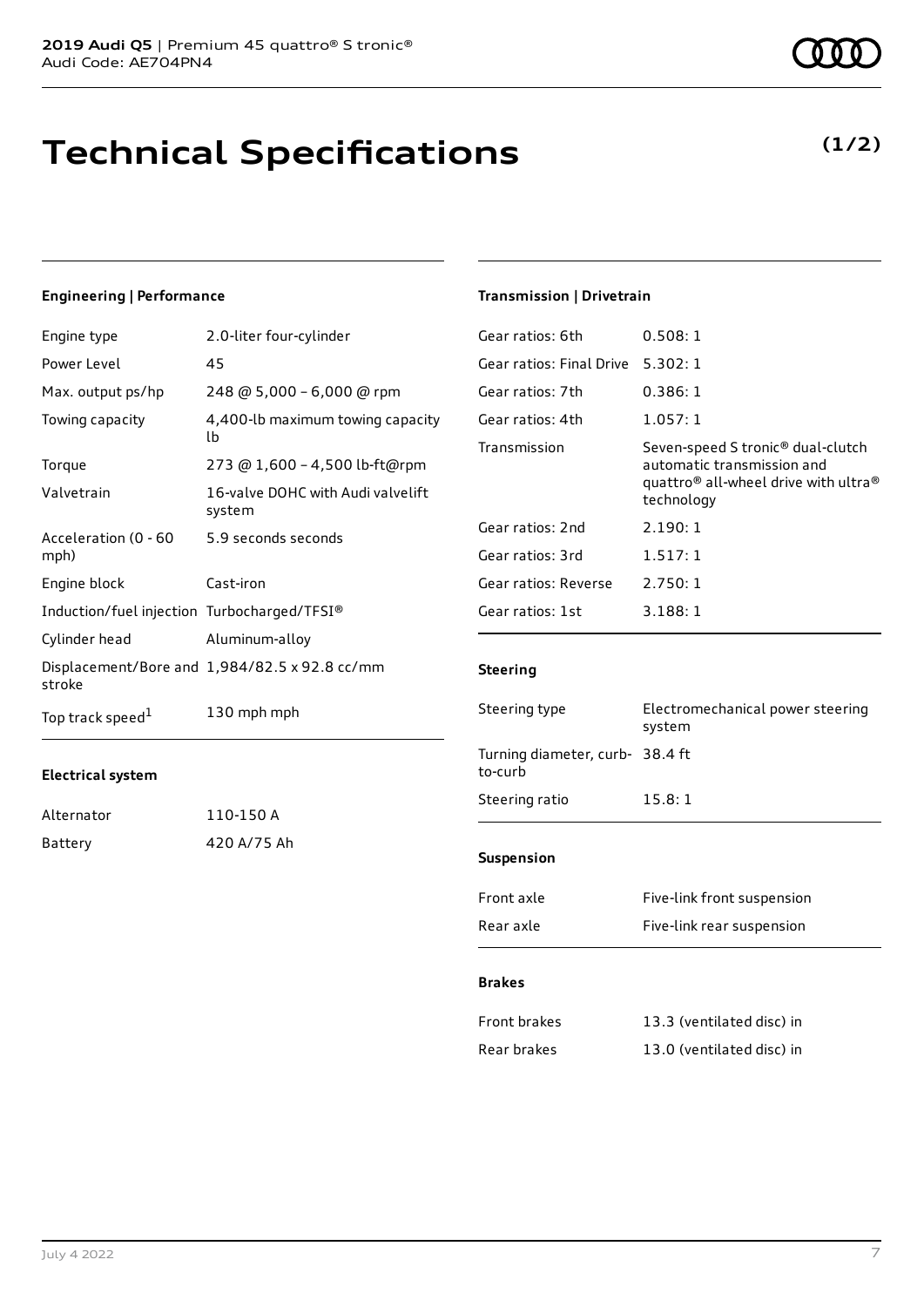# **Technical Specifications**

### **Body**

| Material                      | Multi-material body construction<br>(steel and aluminum composition) |
|-------------------------------|----------------------------------------------------------------------|
| <b>Warranty   Maintenance</b> |                                                                      |

| Warranty    | 4-year/50,000-mile Audi New<br>Vehicle Limited Warranty                                   |
|-------------|-------------------------------------------------------------------------------------------|
| Maintenance | 12-month/10,000-mile (whichever<br>occurs first) NO CHARGE first<br>scheduled maintenance |

### **Exterior Measurements**

| Height                           | 65.3 in  |
|----------------------------------|----------|
| Overall width without<br>mirrors | 74.5 in  |
| Length                           | 183.6 in |
| Wheelbase                        | 111.0 in |
| Drag coefficient                 | 0.32 Cw  |
| Overall width with<br>mirrors    | 84.3 in  |
| Track rear                       | 63.3 in  |
| Track front                      | 63.6 in  |
| Curb weight                      | 4,045 lb |
| Ground clearance,<br>loaded      | 8.2 in   |

### **Interior measurements**

| Seating capacity                          | 5                      |
|-------------------------------------------|------------------------|
| Shoulder room, rear                       | 56.5 in                |
| Head room with front<br>sunroof           | 40.2 in                |
| Leg room, rear                            | 37.8 in                |
| Shoulder room, front                      | 57.7 in                |
| Head room with rear<br>sunroof            | 37.7 in                |
| Head room, rear                           | 39.3 in                |
| Leg room, front                           | 41.0 in                |
| Head room, front                          | 41.7 in                |
| Cargo volume, rear<br>seatbacks up/folded | 25.1/53.1 cu ft, cu ft |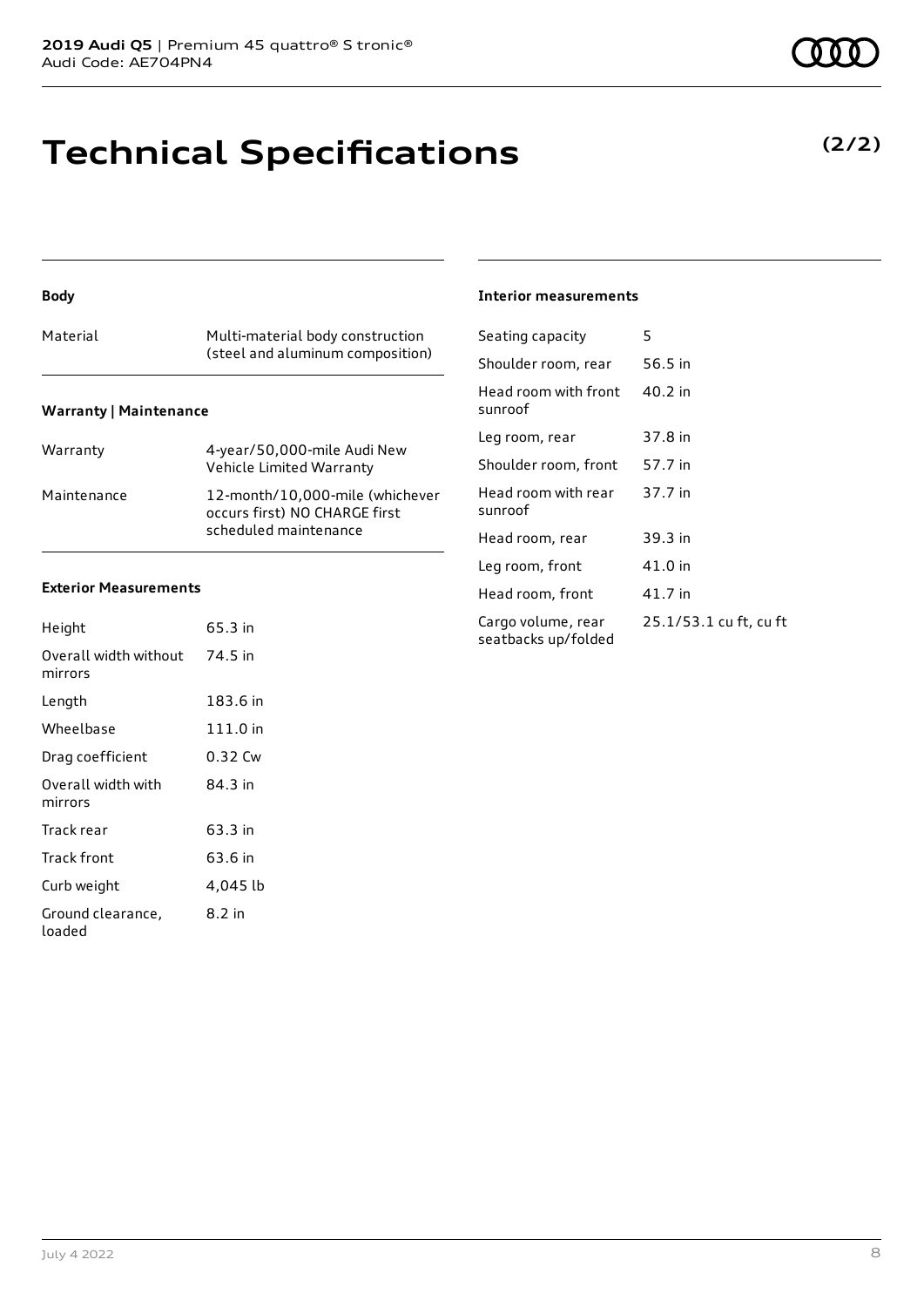## **Consumption- and emission**

## **Consumption by NEDC**

| urban       | 22 mpg |
|-------------|--------|
| extra-urban | 27 mpg |
| combined    | 24 mpg |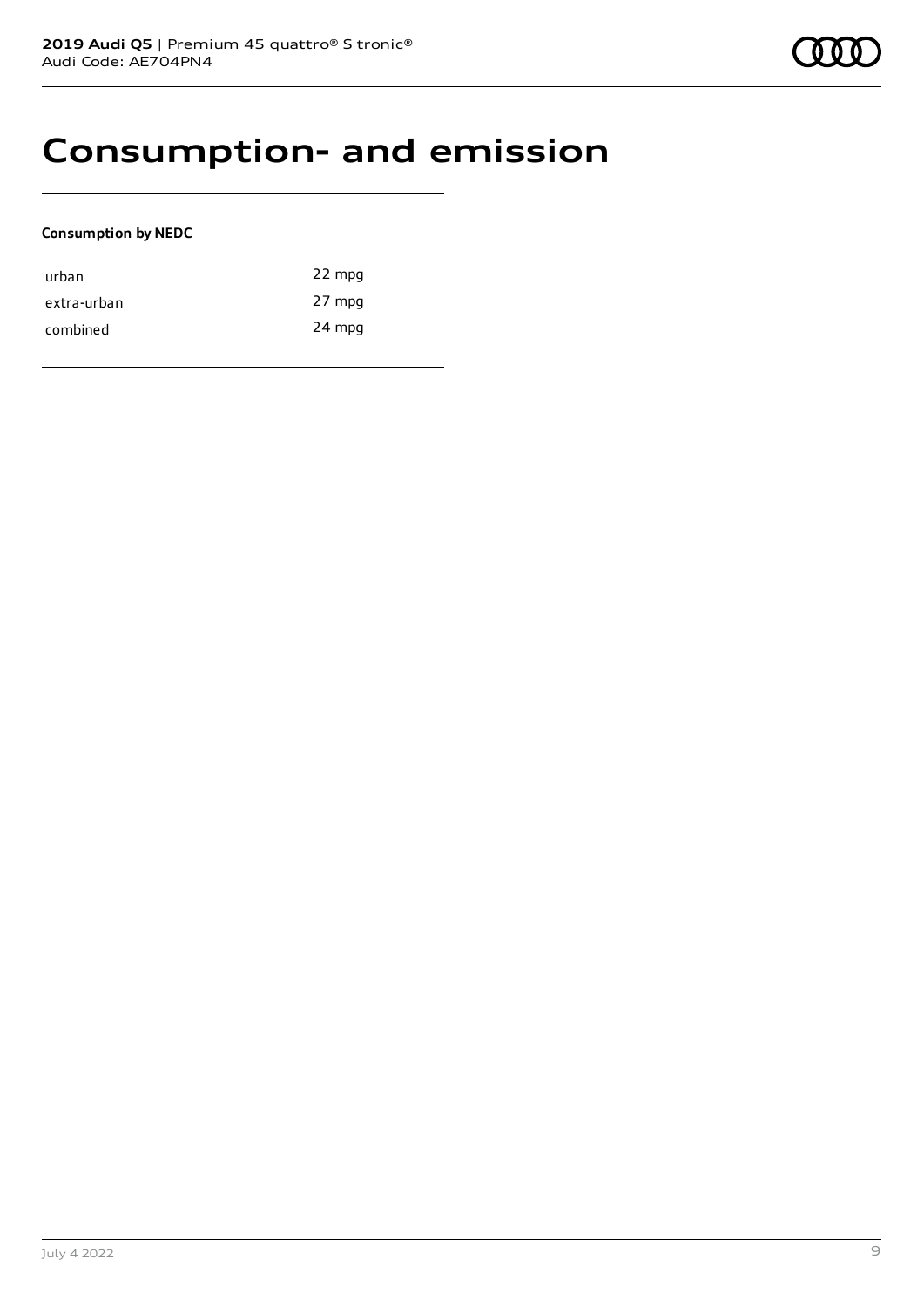

## **Contact**

Dealer **Jack Daniels Audi of USR**

243 Route 17 South 07458 Upper Saddle River NJ

Phone: +12012521500 FAX: 2017602420

www: [https://www.jackdanielsusraudi.com](https://www.jackdanielsusraudi.com/)